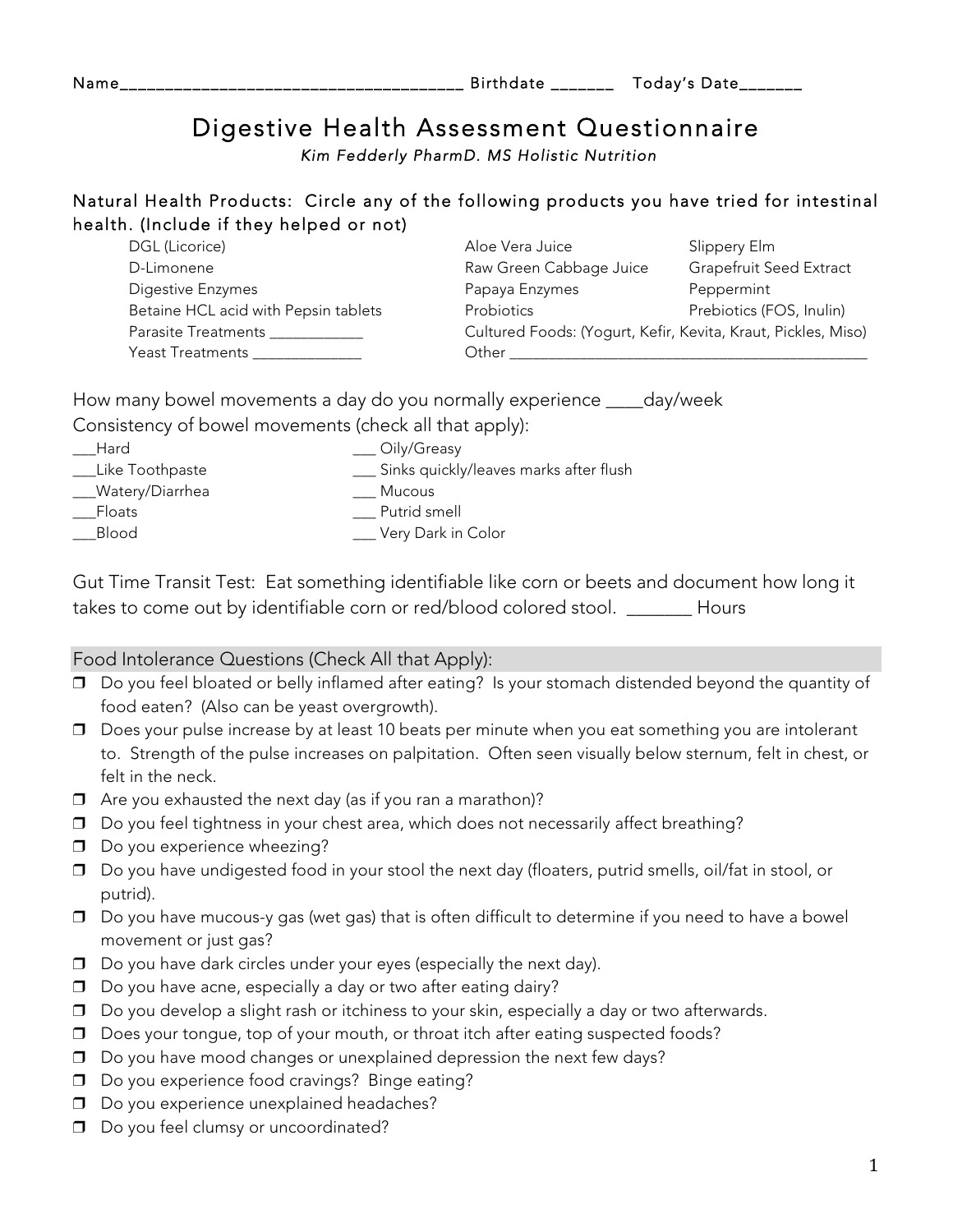## Answer ALL the questions in the following charts with a score of:

- 0= Symptoms not present or rarely present
- 1= Mild or Sometimes
- 2= Moderate or often
- 3= Severe or almost always

| <b>BEGIN SECTION A</b>                                                      |     |
|-----------------------------------------------------------------------------|-----|
| <b>Burping</b>                                                              |     |
| Fullness for extended time after meals.                                     |     |
| Bloating                                                                    |     |
| Poor Appetite                                                               |     |
| Stomach Upsets Easily                                                       |     |
| History of Constipation                                                     |     |
| Known Food Allergies                                                        |     |
| <b>SECTION A TOTAL (Hypoacidity)</b>                                        | $=$ |
| <b>BEGIN SECTION B</b>                                                      |     |
| 0=Rare 1=Mile/Sometimes 2=Moderate/Often 3=Severe/Almost Always             |     |
| Abdominal Cramps                                                            |     |
| Indigestion one to three hours after eating                                 |     |
| Fatigue after eating                                                        |     |
| Lower bowel gas                                                             |     |
| Alternating constipation and diarrhea                                       |     |
| Diarrhea                                                                    |     |
| Roughage and fiber cause constipation                                       |     |
| Mucous in stool                                                             |     |
| Stool poorly formed                                                         |     |
| Shiny Stool                                                                 |     |
| Three or more large bowel movements daily                                   |     |
| Dry, flaky skin, and/or dry brittle hair                                    |     |
| Pain in left side under rib cage or chronic stomach pain                    |     |
| Acne                                                                        |     |
| Food allergies                                                              |     |
| Difficulty gaining weight                                                   |     |
| Foul-smelling stool                                                         |     |
| Gallstones or a history of gallbladder disease                              |     |
| Undigested food in stool                                                    |     |
| Nausea                                                                      |     |
| Acid reflux/heartburn                                                       |     |
| Connective tissue disease: lupus, rheumatoid arthritis, Sjogren's syndrome. |     |
| Alcoholism, diabetes, osteoporosis                                          |     |
| SECTION B TOTAL (Small Intestine/Pancreas Function)                         | $=$ |
|                                                                             |     |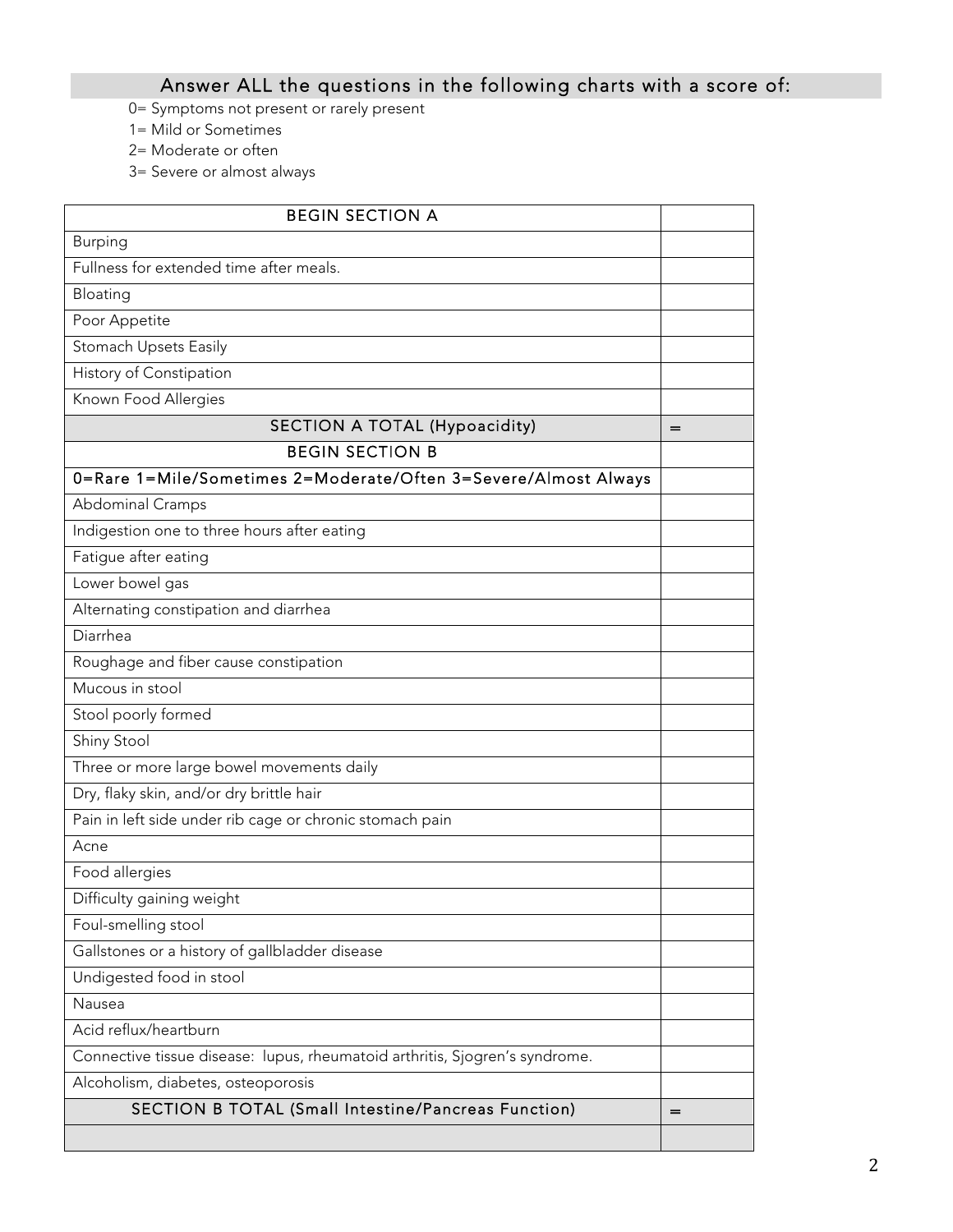| <b>BEGIN SECTION C</b>                                                              |     |
|-------------------------------------------------------------------------------------|-----|
| 0=Rare 1=Mile/Sometimes 2=Moderate/Often 3=Severe/Almost Always                     |     |
| Stomach Pains                                                                       |     |
| Stomach pains just before or after meals                                            |     |
| Dependency on antacids for heartburn or acid reflux                                 |     |
| Chronic abdominal pain                                                              |     |
| Butterfly sensations in stomach                                                     |     |
| Burping or bloating                                                                 |     |
| Stomach pain while emotionally upset                                                |     |
| Sudden, acute indigestion                                                           |     |
| Relief of symptoms by carbonated drinks                                             |     |
| Relief of stomach pain by drinking cream or milk                                    |     |
| History or family history of ulcer or gastritis                                     |     |
| Current ulcer                                                                       |     |
| Black stool (and not taking iron supplements)                                       |     |
| Use or previous use of pain medications, such as aspirin, ibuprofen, Motrin, Aleve, |     |
| steroids, or prescription anti-inflammatories.                                      |     |
| SECTION C TOTAL (Ulcers/Hyperacidity)                                               | $=$ |
| <b>BEGIN SECTION D</b>                                                              |     |
| 0=Rare 1=Mile/Sometimes 2=Moderate/Often 3=Severe/Almost Always                     |     |
| Seasonal or recurring diarrhea                                                      |     |
| Frequent and recurrent infections or colds                                          |     |
| Bladder and kidney infections                                                       |     |
| Vaginal or Jock Itch Yeast Infections                                               |     |
| Abdominal Cramps                                                                    |     |
| Toe and Fingernail Fungus<br>Alternating diarrhea and constipation                  |     |
|                                                                                     |     |
| Constipation<br>History of antibiotic use                                           |     |
| Meat eater                                                                          |     |
| Rapidly failing vision                                                              |     |
| Recurrent Stomach Pain                                                              |     |
| Blood or pus in stool                                                               |     |
| Family history of irritable bowel disease                                           |     |
| SECTION D TOTAL (Colon/Large Intestine)                                             |     |
| <b>BEGIN SECTION E</b>                                                              | $=$ |
| 0=Rare 1=Mile/Sometimes 2=Moderate/Often 3=Severe/Almost Always                     |     |
| Intolerance to greasy foods                                                         |     |
| Headaches after eating                                                              |     |
| Light-colored stool                                                                 |     |
| Foul Smelling Stool                                                                 |     |
|                                                                                     |     |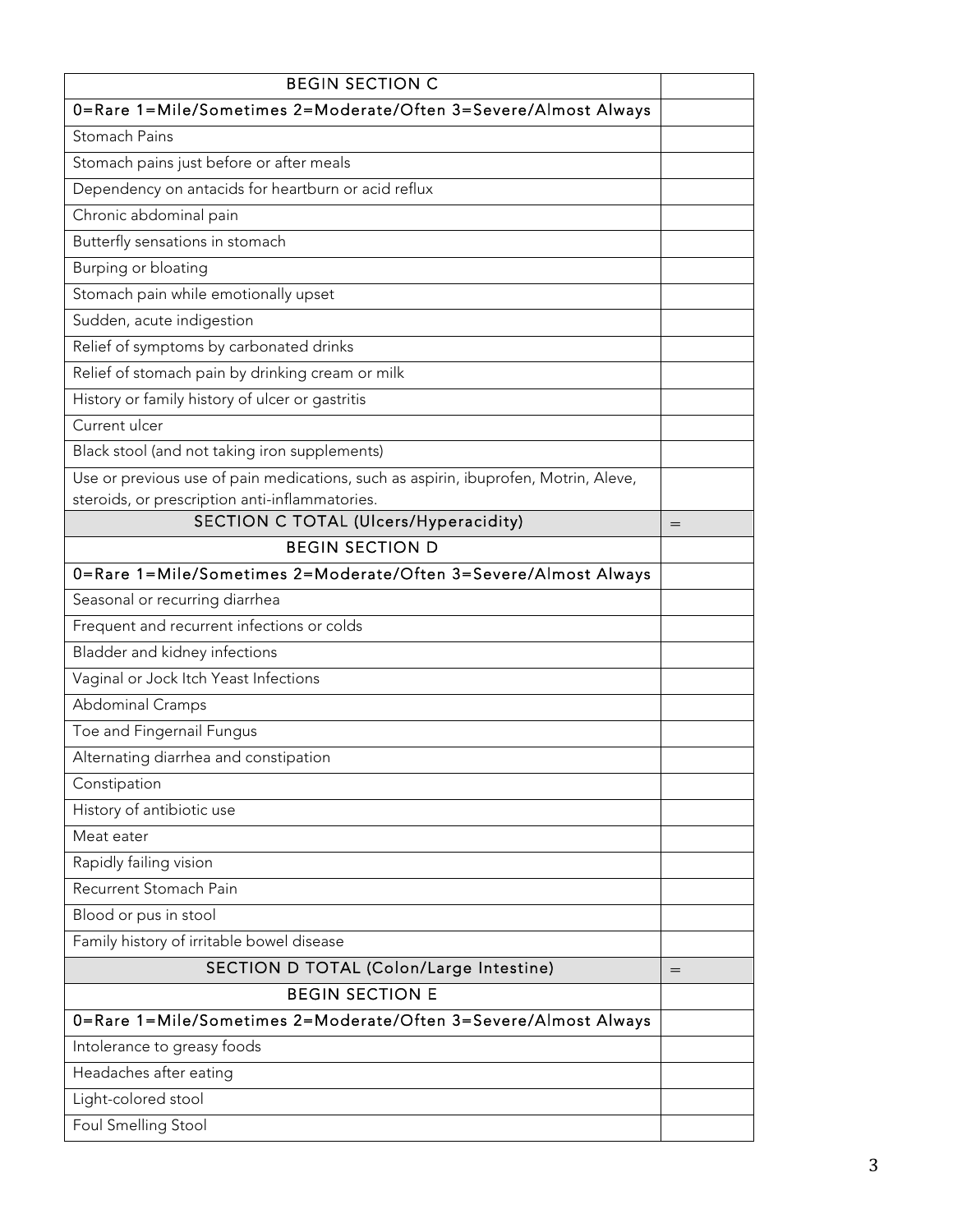| Less than one bowel movement daily                                            |        |
|-------------------------------------------------------------------------------|--------|
| Constipation                                                                  |        |
| Hard stool                                                                    |        |
| Sour taste in mouth                                                           |        |
| Gray-colored skin                                                             |        |
| Yellow in white of eyes                                                       |        |
| <b>Bad breath</b>                                                             |        |
| Body odor                                                                     |        |
| Fatigue and sleepiness after eating                                           |        |
| Pain in right side under rib cage                                             |        |
| Painful to pass stool                                                         |        |
| Retain water                                                                  |        |
| Pain in big toe                                                               |        |
| Pain radiates along outside of leg                                            |        |
| Dry skin/hair                                                                 |        |
| Red blood in stool                                                            | Yes/No |
| Have had jaundice or hepatitis                                                | Yes/No |
| High blood cholesterol and low HDL cholesterol                                | Yes/No |
| Cholesterol level above 200                                                   | Yes/No |
| SECTION E TOTAL (Liver/Gallbladder)                                           | $=$    |
| <b>BEGIN SECTION F</b>                                                        |        |
| 0=Rare 1=Mile/Sometimes 2=Moderate/Often 3=Severe/Almost Always               |        |
| Constipation and/or Diarrhea                                                  |        |
| Abdominal pain or bloating                                                    |        |
| Mucous or blood in stool                                                      |        |
| Joint pain, joint swelling, or arthritis                                      |        |
| Chronic or frequent fatigue or tiredness                                      |        |
| Food allergy or food sensitivities or intolerance                             |        |
| Sinus or nasal congestion                                                     |        |
| Chronic or frequent inflammations                                             |        |
| Eczema, skin rashes, or hives                                                 |        |
|                                                                               |        |
| Asthma, hay fever, or airborne allergies                                      |        |
| Confusion, poor memory, or mood swings                                        |        |
| Use of anti-inflammatory drugs (Motrin, Advil, Aleve, Ibuprofen, or steroids) |        |
| History of antibiotic use                                                     |        |
| Alcohol consumption                                                           |        |
| Alcohol makes you feel sick                                                   |        |
| Ulcerative colitis, Crohn's disease, or celiac disease                        |        |
| Headaches or migraine headaches                                               |        |
| Chronic nasal congestion                                                      |        |
| SECTION F TOTAL (Intestinal perm., Leaky Gut, Dysbiosis)                      | $=$    |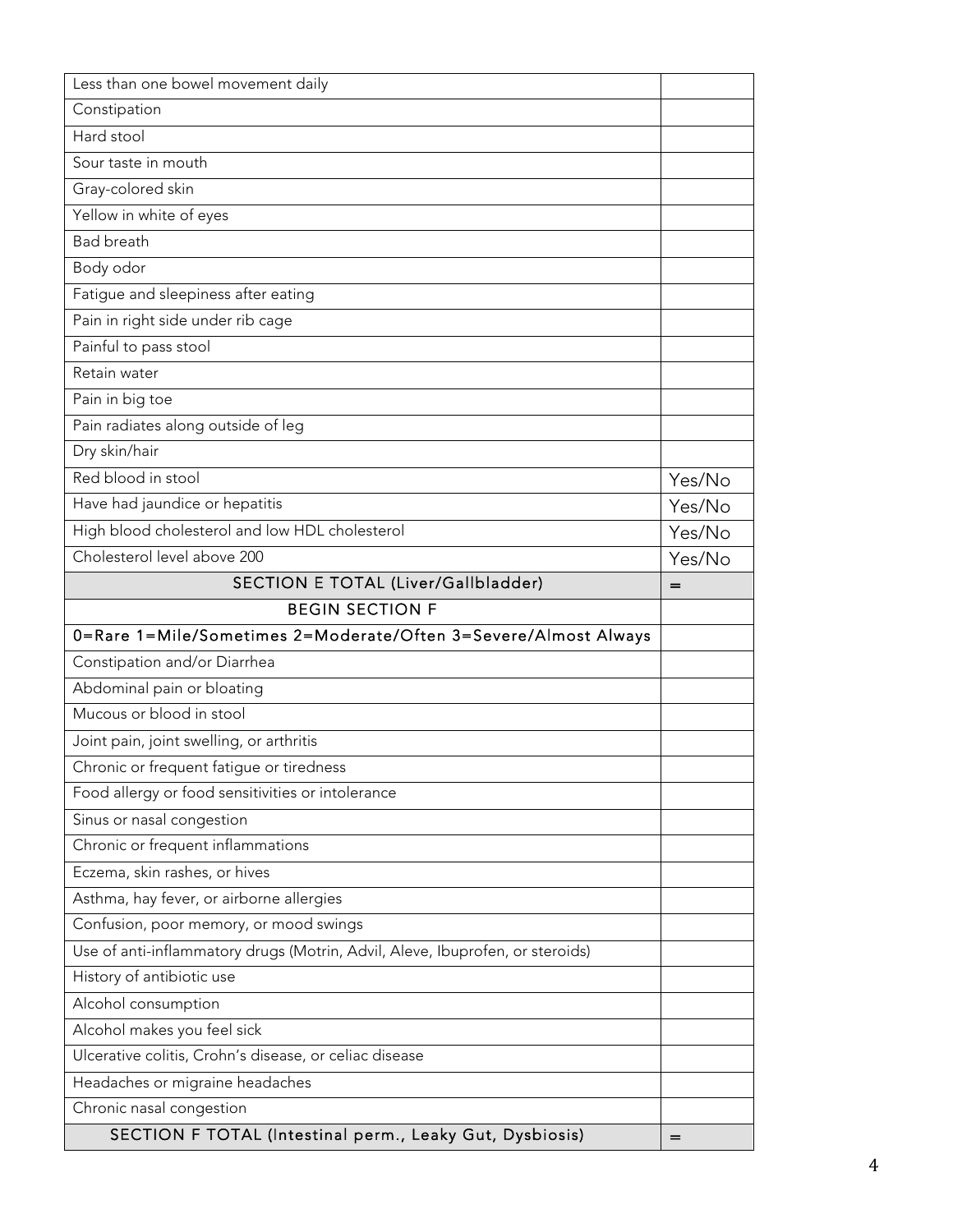| <b>BEGIN SECTION G</b>                                          |  |
|-----------------------------------------------------------------|--|
| 0=Rare 1=Mile/Sometimes 2=Moderate/Often 3=Severe/Almost Always |  |
| Sour taste in mouth                                             |  |
| Regurgitate undigested food into mouth                          |  |
| Frequent nocturnal coughing                                     |  |
| Burning sensation from citrus on way down stomach               |  |
| Heartburn                                                       |  |
| <b>Burping</b>                                                  |  |
| Difficulty swallowing solids or liquids                         |  |
| <b>SECTION G TOTAL (Gastric Reflux)</b>                         |  |

| <b>Other Questions</b>                                                                            |  |
|---------------------------------------------------------------------------------------------------|--|
| 0=Rare 1=Mile/Sometimes 2=Moderate/Often 3=Severe/Almost Always                                   |  |
| Bloating/Abdominal Gas                                                                            |  |
| <b>Burping After meals</b>                                                                        |  |
| Abdominal Pain or Cramps                                                                          |  |
| Heartburn/reflux/GERD                                                                             |  |
| Irritable Bowel Syndrome                                                                          |  |
| Constipation before onset of issues or currently                                                  |  |
| History of partial or complete bowel blockage                                                     |  |
| Opioid use prior to symptoms                                                                      |  |
| Leaky Gut or Intestinal Permeability                                                              |  |
| <b>Food Sensitivities</b>                                                                         |  |
| Gluten sensitive                                                                                  |  |
| Are symptoms relieved on a low sugar/starch/grain/carbohydrate diet?                              |  |
| Are symptoms relieved on a gluten free diet?                                                      |  |
| I have brain fog, memory problems                                                                 |  |
| I have unabsorbed fat in my stool                                                                 |  |
| I am underweight                                                                                  |  |
| I have symptoms or trouble with Vitamin B12 absorption                                            |  |
| Restless leg syndrome/leg cramps                                                                  |  |
| I graze/nibble throughout the day instead of 3 square meals a day                                 |  |
| Abdominal Surgery before onset of issues                                                          |  |
| Probiotics make me feel worse (especially with FOS, Inulin)                                       |  |
| I had gastroenteritis (gut bug by virus, bacteria, or food poisoning) before onset of<br>symptoms |  |
| I used antacids, especially Proton Pump Inhibitors (PPI's) like Prilosec                          |  |
| I have problems with my iloececal valve?                                                          |  |
| SECTION H TOTAL (Small Intestine/Other)                                                           |  |
|                                                                                                   |  |
|                                                                                                   |  |